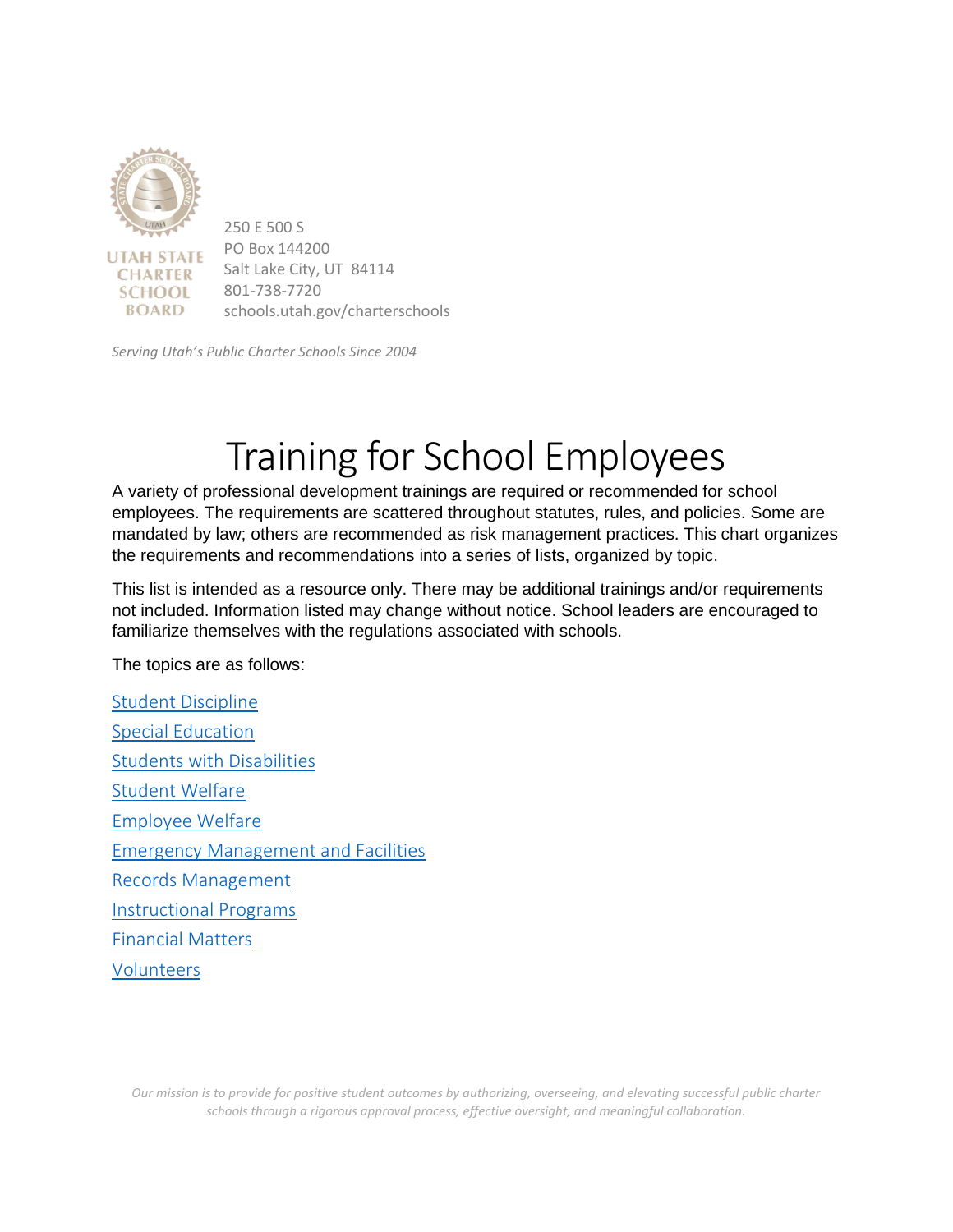### <span id="page-1-0"></span>Student Discipline

| <b>Training Topic</b>           | <b>Related Regulation</b>         | <b>Required Audience</b> | <b>Training Schedule</b>  |
|---------------------------------|-----------------------------------|--------------------------|---------------------------|
| <b>Student Discipline Plans</b> | R277-609<br>$\bullet$             | Recommended for          | Recommended               |
| $[1]$                           | R277-613<br>$\bullet$             | employees with the       | annually or as needed     |
|                                 | UCA 53A-1-402<br>$\bullet$        | authority to discipline  | and prior to the start of |
|                                 | <b>UCA 53A-A-603</b><br>$\bullet$ | students.                | an employee's             |
|                                 | UCA 53A-11-901<br>$\bullet$       |                          | employment with the       |
|                                 | UCA 53A-11-904<br>$\bullet$       |                          | LEA.                      |
|                                 | UCA 53A-11-908<br>$\bullet$       |                          |                           |
|                                 | UCA 53A-11-910<br>$\bullet$       |                          |                           |
|                                 | UCA 53A-15-603<br>٠               |                          |                           |
|                                 | R392-200<br>$\bullet$             |                          |                           |
|                                 | R710-4-3<br>$\bullet$             |                          |                           |
|                                 | Section 504 of the                |                          |                           |
|                                 | <b>Rehabilitation Act</b>         |                          |                           |
|                                 | of 1973                           |                          |                           |
|                                 |                                   |                          |                           |
| <b>Student Searches</b>         | U.S. Const. Amend.<br>$\bullet$   | Recommended for          | As needed.                |
|                                 | IV                                | employees who have       |                           |
|                                 | R277-615<br>$\bullet$             | the authority to search  |                           |
|                                 | UCA 53A-11-1305<br>$\bullet$      | student and/or their     |                           |
|                                 | UCA 53A-1-401                     | belongings.              |                           |
|                                 |                                   |                          |                           |
| Student Restraint [2]           | R277-609<br>$\bullet$             | Designated individuals   | As needed and             |
|                                 | <b>UCA 53A-11-8</b><br>$\bullet$  | authorized to            | ongoing.                  |
|                                 |                                   | participate in student   |                           |
|                                 |                                   | restraint.               |                           |
|                                 |                                   |                          |                           |

[1] Nothing in state law or rule restricts an LEA from implementing policies to allow for suspension of students of any age consistent with due process requirements and consistent with all requirements of the Individuals with Disabilities Education Act 2004. Each LEA was required to establish an Emergency Safety Intervention (ESI) Committee before September 1, 2015. <http://schools.utah.gov/sars/Behavior/ManualWeb.aspx>

[2] Neither Utah LRBI/PBS Guidelines nor IDEA recommend or endorse the use of restraint or seclusion. LEAs must provide training for school employees and contractors who will be authorized to restrain or isolate a student. The training must include prevention and de-escalation techniques to provide alternatives to the use of restraints or seclusion. Records must be kept of all incidents in which restraint or seclusion was used and shared with the parent/guardian and the State. Restraints and/or seclusionary time outs may not exceed 30-minutes.

Restraints must only be used in emergency situations.

Training on the use of seclusionary time-outs must be provided as part of a program that addresses a full continuum of positive behavioral intervention strategies and must address the impact of time-out on the ability of the student to be involved in and progress in the general curriculum and advance appropriately toward attainting the annual goals specified in the student's IEP.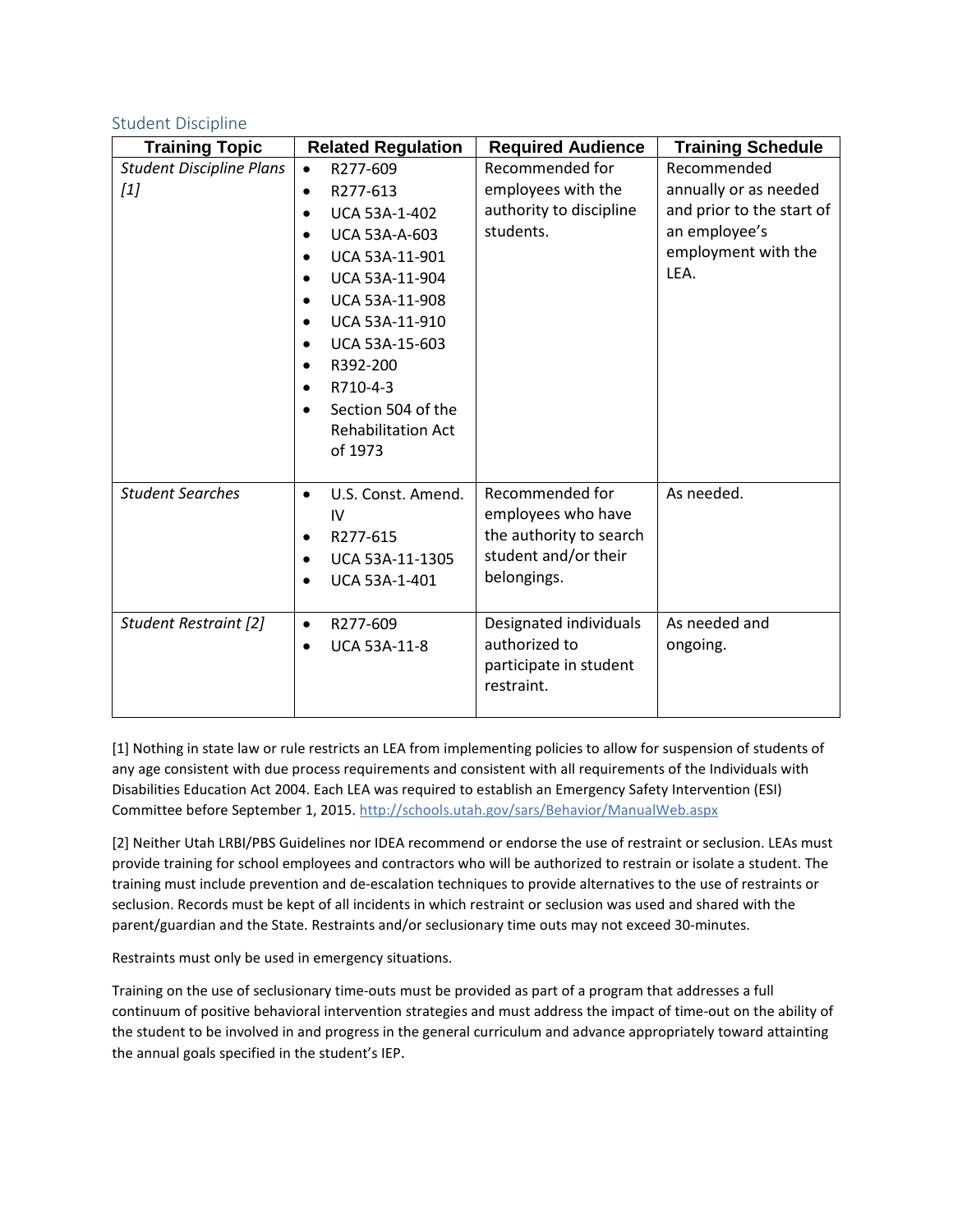## <span id="page-2-0"></span>Special Education

| <b>Training Topic</b>                                                         | <b>Related Regulation</b>                                                                                                                                                    | <b>Required Audience</b>                                                                            | <b>Training Schedule</b>                                                                                                                           |
|-------------------------------------------------------------------------------|------------------------------------------------------------------------------------------------------------------------------------------------------------------------------|-----------------------------------------------------------------------------------------------------|----------------------------------------------------------------------------------------------------------------------------------------------------|
| Individuals with                                                              | 20 U.S.C. §1400<br>$\bullet$                                                                                                                                                 | Recommended for                                                                                     | Before instructional                                                                                                                               |
| Disabilities Act (IDEA)                                                       | 34 CFR §300 and<br>$\bullet$                                                                                                                                                 | employees who have a                                                                                | staff begin working                                                                                                                                |
| $[3]$                                                                         | §303<br><b>Every Student</b><br>$\bullet$<br>Succeeds Act<br>(ESSA)<br><b>Utah State Board</b><br>$\bullet$<br>of Education<br><b>Special Education</b><br>Rules<br>R277-750 | responsibility to<br>provide instruction to<br>students.                                            | with students and as<br>needed thereafter.                                                                                                         |
| Use of Restraint with<br><b>Special Education</b><br>Students [2]             | R277-609-5<br>$\bullet$<br>R277-608-4<br>$\bullet$                                                                                                                           | Recommended for<br>employees who have<br>the authority to<br>discipline.                            | As needed and within<br>30 days following the<br>use of restraint by<br>untrained personnel<br>called upon to use<br>restraint in an<br>emergency. |
| Use of Seclusionary<br>Time-Out with Special<br><b>Education Students [2]</b> | R277-609-5<br>$\bullet$                                                                                                                                                      | Recommended for<br>employees who have a<br>responsibility to<br>provide instruction to<br>students. | As needed and within<br>30 days of an employee<br>being assign the<br>responsibility for<br>implementing a time-<br>out.                           |

[3] The Utah State Board of Education adopted new Special Education rules at its August 2016 Board Meeting. <http://schools.utah.gov/sars/Laws.aspx>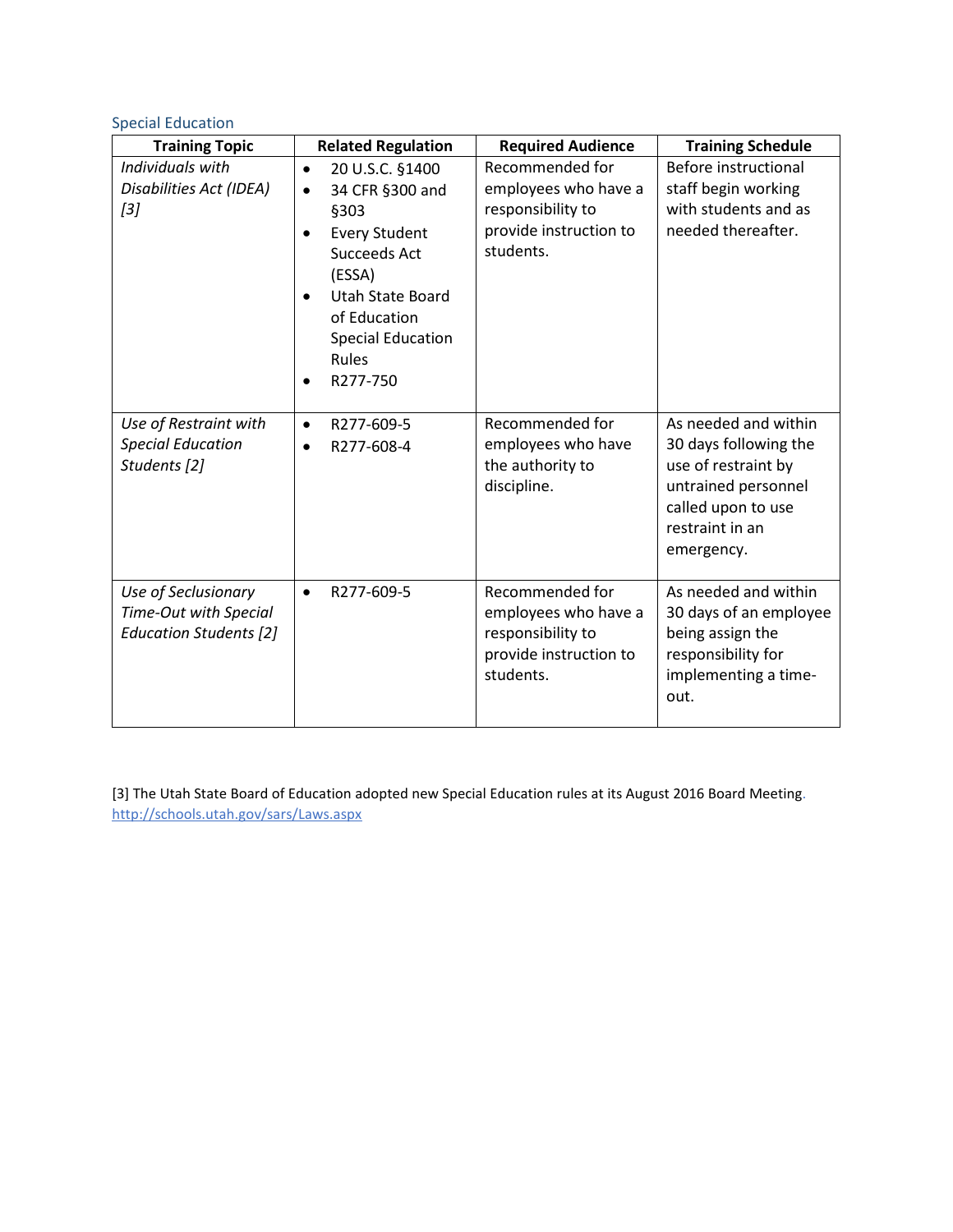## <span id="page-3-0"></span>Students with Disabilities

| <b>Training Topic</b>          | <b>Related Regulation</b>   | <b>Required Audience</b>                      | <b>Training Schedule</b>                   |
|--------------------------------|-----------------------------|-----------------------------------------------|--------------------------------------------|
| Section 504 of the             | 29 U.S.C. §701<br>$\bullet$ | Recommended for                               | Before instructional                       |
| <b>Rehabilitation Act</b>      |                             | employees who have a                          | staff begin working                        |
|                                |                             | responsibility to                             | with students and as                       |
|                                |                             | provide instruction to                        | needed thereafter.                         |
|                                |                             | students.                                     |                                            |
| <b>Emergency Injection for</b> | UCA 26-41-103<br>$\bullet$  | Any teacher or other                          | Before designated staff                    |
| <b>Anaphylactic Reaction</b>   |                             | school employee who                           | begin working with                         |
| Act                            |                             | volunteers to become a                        | students and as                            |
|                                |                             | qualified adult.                              | needed thereafter.                         |
|                                |                             |                                               |                                            |
| Asthma                         | UCA 53A-11-602<br>$\bullet$ | Employee(s) who will                          | Before designated staff                    |
|                                |                             | be responsible for                            | begin working with                         |
|                                |                             | medications and                               | students and as                            |
|                                |                             | medication records.                           | needed thereafter.                         |
| Diabetes & Glucagon            | UCA 53A-11-602<br>$\bullet$ | Employee(s) who will                          | Before designated staff                    |
|                                |                             | be responsible for                            | begin working with the                     |
|                                |                             | medications and                               | student with diabetes                      |
|                                |                             | medication records.                           | and as needed                              |
|                                |                             |                                               | thereafter.                                |
|                                |                             |                                               |                                            |
| Seizure Rescue                 | UCA 53A-11-603.5            | Any teacher or other                          | Before designated staff                    |
| Medication                     |                             | school employee who<br>volunteers to become a | begin working with the<br>student with the |
|                                |                             | qualified adult.                              | seizure rescue need                        |
|                                |                             |                                               | and annually                               |
|                                |                             |                                               | thereafter.                                |
|                                |                             |                                               |                                            |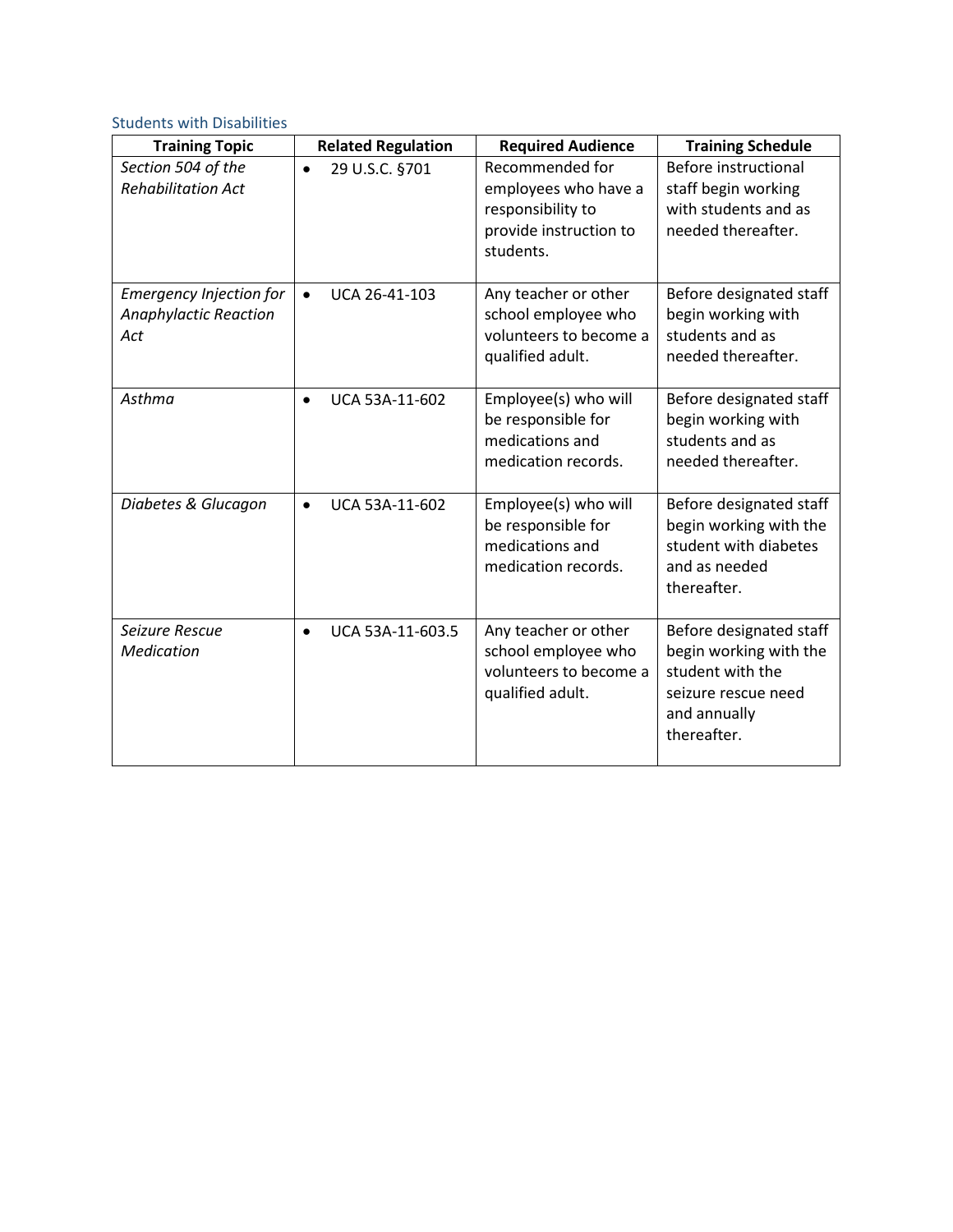## <span id="page-4-0"></span>Student Welfare

| <b>Training Topic</b>                                             | <b>Related Regulation</b>                                                                                                                                                                                                                                                                                                 | <b>Required Audience</b>                                                                                                                        | <b>Training Schedule</b>                                                                                                                                                                         |
|-------------------------------------------------------------------|---------------------------------------------------------------------------------------------------------------------------------------------------------------------------------------------------------------------------------------------------------------------------------------------------------------------------|-------------------------------------------------------------------------------------------------------------------------------------------------|--------------------------------------------------------------------------------------------------------------------------------------------------------------------------------------------------|
| Child Abuse- Neglect                                              | R277-401<br>$\bullet$<br>UCA 53A-6-502<br>$\bullet$<br>UCA 62A-4A-412<br>$\bullet$                                                                                                                                                                                                                                        | All school employees.                                                                                                                           | Before any school<br>employee begins work<br>and as needed<br>thereafter.                                                                                                                        |
| <b>Child Sexual Abuse</b><br>Prevention and<br>Awareness [4]      | UCA 53A-13-112<br>$\bullet$<br>UCA 53A-6-502<br>$\bullet$<br>UCA 62A-4A-403<br>$\bullet$                                                                                                                                                                                                                                  | All school employees<br>and parents of<br>elementary students.                                                                                  | SY17 is the first year of<br>the requirement to<br>provide training.<br>Recommended<br>annually although the<br>law is silent on<br>timeframes.                                                  |
| <b>Bullying, Cyber</b><br>Bullying, Hazing, and<br>Harassment [5] | R277-613<br>$\bullet$<br>UCA 53A-11a-301<br>$\bullet$<br>Title VI of the Civil<br>$\bullet$<br>Rights Act of 1964<br>Title IX of the<br>$\bullet$<br>Education<br>Amendments of<br>1972<br>Section 504 of the<br><b>Rehabilitation Act</b><br>of 1973<br>Title II of the<br>Americans with<br>Disabilities Act of<br>1990 | Students, staff, and<br>volunteers. [6]                                                                                                         | LEA determined.<br><b>Exception: Sports and</b><br>clubs must offer this<br>training to new<br>participants on an<br>annual basis and to all<br>participants at least<br>once every three years. |
| Suicide Prevention [7]                                            | R277-620<br>$\bullet$<br>UCA 53A-1-603<br>$\bullet$<br>UCA 53A-6-104<br>UCA 53A-15-1301<br>UCA 62A-15-1101                                                                                                                                                                                                                | Students, staff, and<br>volunteers.                                                                                                             | LEA determined. [8]                                                                                                                                                                              |
| <b>Students with Head</b><br>Injuries/Concussion                  | R277-614<br>$\bullet$<br><b>UCA 26-53</b><br>$\bullet$                                                                                                                                                                                                                                                                    | Any coach, teacher,<br>employee,<br>representative, or<br>volunteer that<br>organizes, manages, or<br>sponsors a sporting<br>team or event. [9] | Prior to supervising an<br>athletic event and as<br>needed thereafter.                                                                                                                           |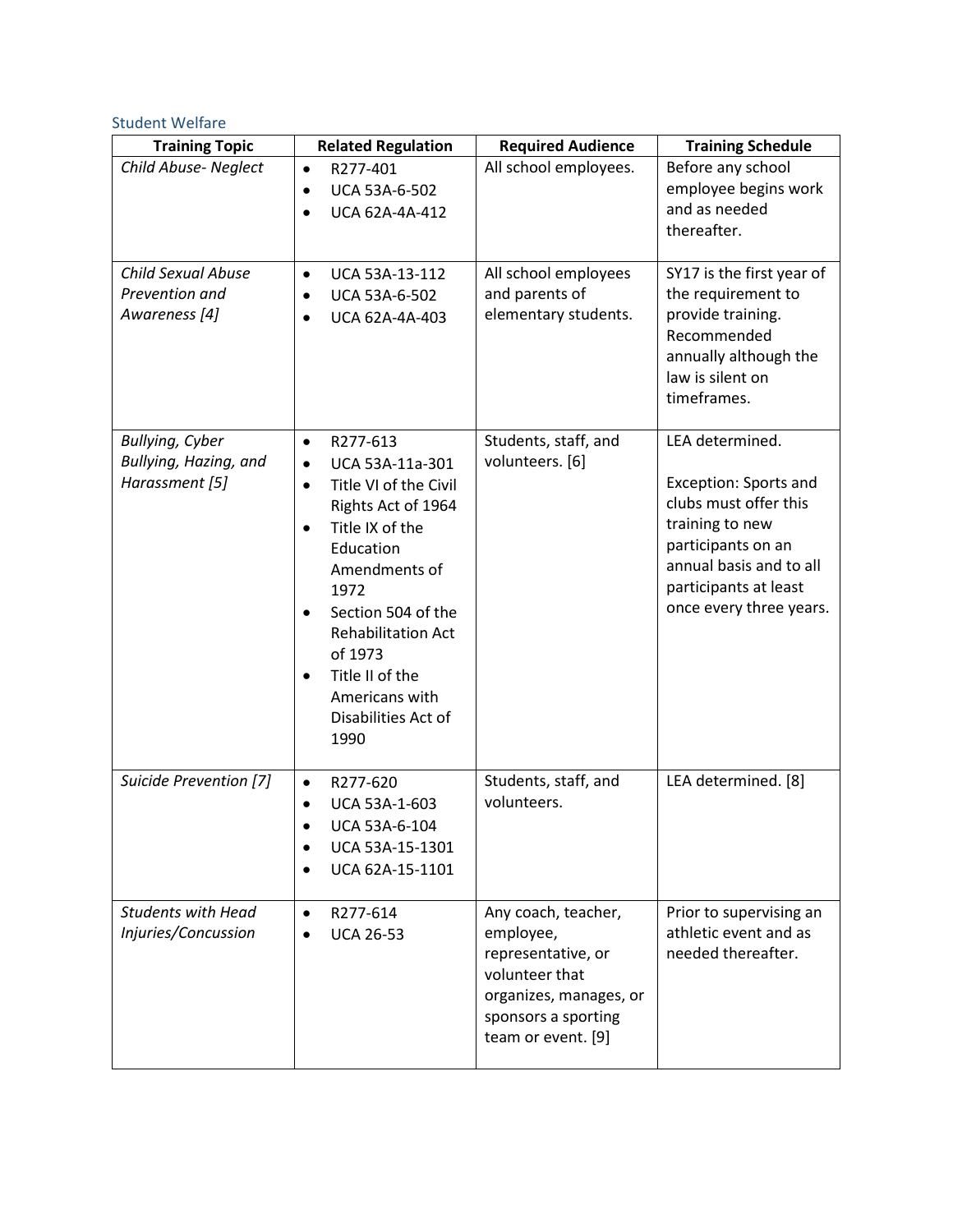| CPR/First Aid                                                |                        | <b>USBE</b><br><b>Endorsement Plans</b> | Required for Health<br>and PE teachers and<br>coaches.<br>Recommended for all<br>employees [10].                                                            | Prior to licensing and<br>as needed to maintain<br>certification and/or<br>within the time frames<br>adopted by the LEA. |
|--------------------------------------------------------------|------------------------|-----------------------------------------|-------------------------------------------------------------------------------------------------------------------------------------------------------------|--------------------------------------------------------------------------------------------------------------------------|
| Administration of<br>Medication                              | $\bullet$              | <b>UCA 53A-11-6</b>                     | Staff who will<br>administer medication.<br>Recommended all<br>employees are made<br>aware of the general<br>provisions of the law<br>and of school policy. | Before designated<br>employee begins work<br>and as needed<br>thereafter.<br>Annual refresher for all<br>employees.      |
| <b>Protection of Student</b><br><b>Constitutional Rights</b> | $\bullet$<br>$\bullet$ | R277-105<br>UCA 53A-13-101 et<br>seq.   | All employees.                                                                                                                                              | Before any school<br>employee begins work<br>and as needed<br>thereafter.                                                |
| Title IX of the Education<br>Amendments of 1972              | $\bullet$              | 20 USC §1681 et<br>seq.                 | Title IX coordinator.<br>Recommended for<br>school administrators.                                                                                          | When an employee is<br>designated as the Title<br>IX coordinator and as<br>needed thereafter.                            |

[4] For SY17 five approved courses are provided: Darkness to Light [\(d2l.org\)](http://www.d2l.org/site/c.4dICIJOkGcISE/b.6035035/k.8258/Prevent_Child_Sexual_Abuse.htm#.V8Cb0oWcGcx); Younique Foundation [\(youniquefoundation.org\)](http://youniquefoundation.org/); Prevent Child Abuse Utah [\(preventchildabuseutah.org\)](http://preventchildabuseutah.org/); Utah Valley Family Support Center [\(familysupportcenter.org\)](http://www.familysupportcenter.org/); and Child Lures [\(childluresprevention.com\)](http://childluresprevention.com/).

[5] Retaliation and False reporting training is also included in this requirement. A copy of the policy must be posted on the LEA website. Training on bullying, cyber-bullying, hazing and harassment required of LEA policies under the rule should complement the suicide prevention program required for students under R277-620 and the suicide prevention training required for licensed educators consistent with Section 53A-1-603(9). Policies shall also complement existing safe and drug free school policies and school discipline plans. Consistent with R277-609, the discipline plan shall provide direction for dealing with bullying, cyber-bullying, hazing, harassment and disruptive students.

[6] Prior to any student, employee or volunteer coach participating in a public school sponsored athletic program, both curricular and extracurricular, or extracurricular club or activity, the student, employee or coach shall participate in bullying, cyber-bullying, hazing and harassment prevention training.

[7] LEAs shall implement youth suicide prevention programs for students in secondary grades, including grades 7 through 12 and grade 6, if grade 6 is part of a secondary grade model. The programs shall include components provided in Section 53A-15-1301(2). LEAs shall update bullying, cyber-bullying, harassment, hazing, and retaliation policy(ies) consistent with Section 53A-11a-301 and R277-613, including the required parent notification outlined in Sections 53A-11a-203(2) and 53A-11a-301(3)(e) and R277-613-4C and D.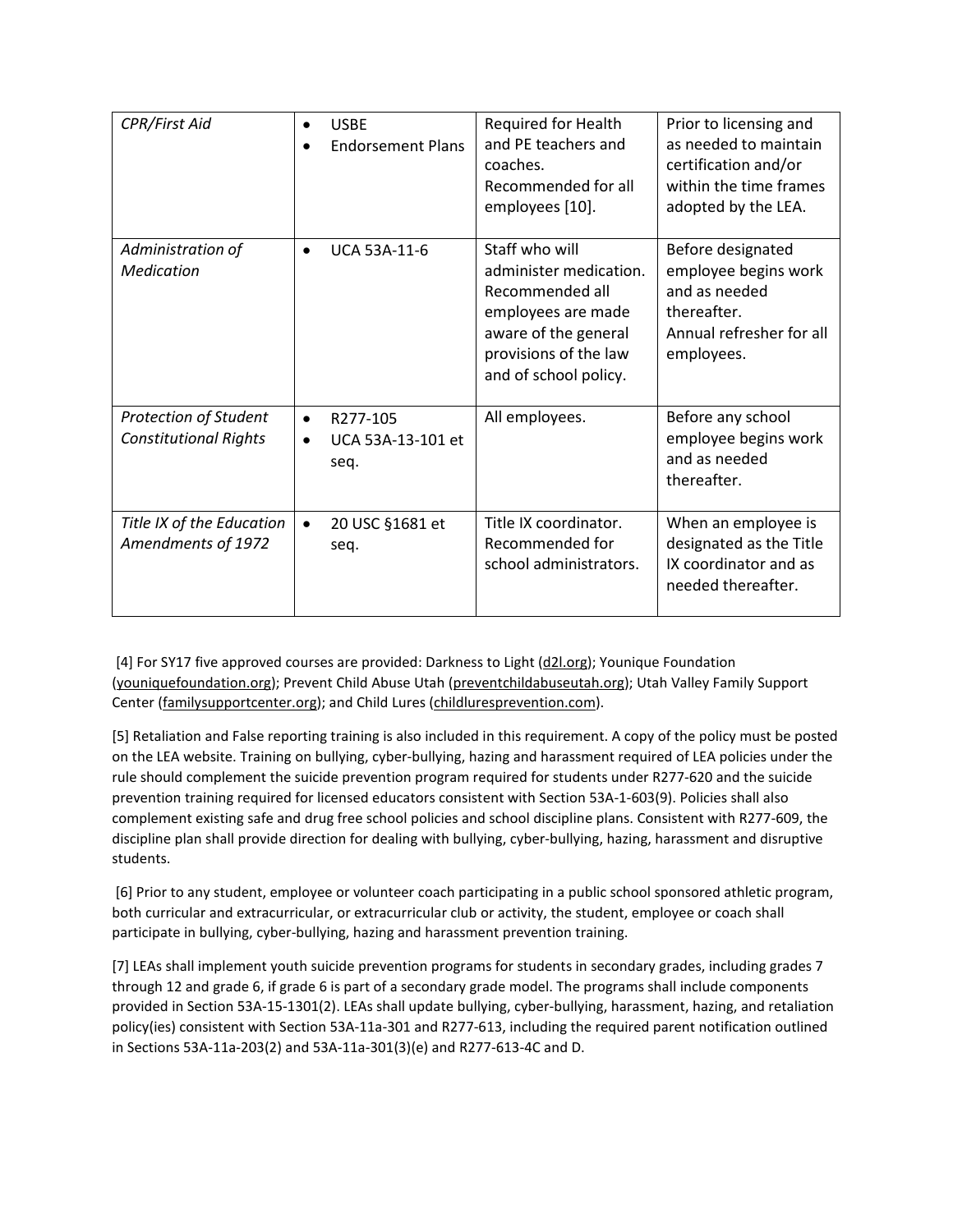[8] 53A-1-603(10) (a) School districts and charter schools shall require each licensed employee to complete two hours of professional development on youth suicide prevention within their license cycle in accordance with UCA 53A-6-104.

#### <http://www.schools.utah.gov/cert/Resources/Local-Education-Agency/SuicidePreventionPD.aspx>

[9] Sporting event is defined as an athletic activity that is organized, managed, or sponsored by an organization and includes a game, a practice, a sports camp, a physical education class, a competition, or a tryout.

[10] The Utah Health and Sanitation Code require at least two adults with CPR and Basic First Aid training are on campus at all times students are present in the building. Additionally, all employees whose assignments increases the probability of personal or student injury (kitchen, shop, etc.) should have a basic first aid certification. Community level training is adequate and the certification is good for two years.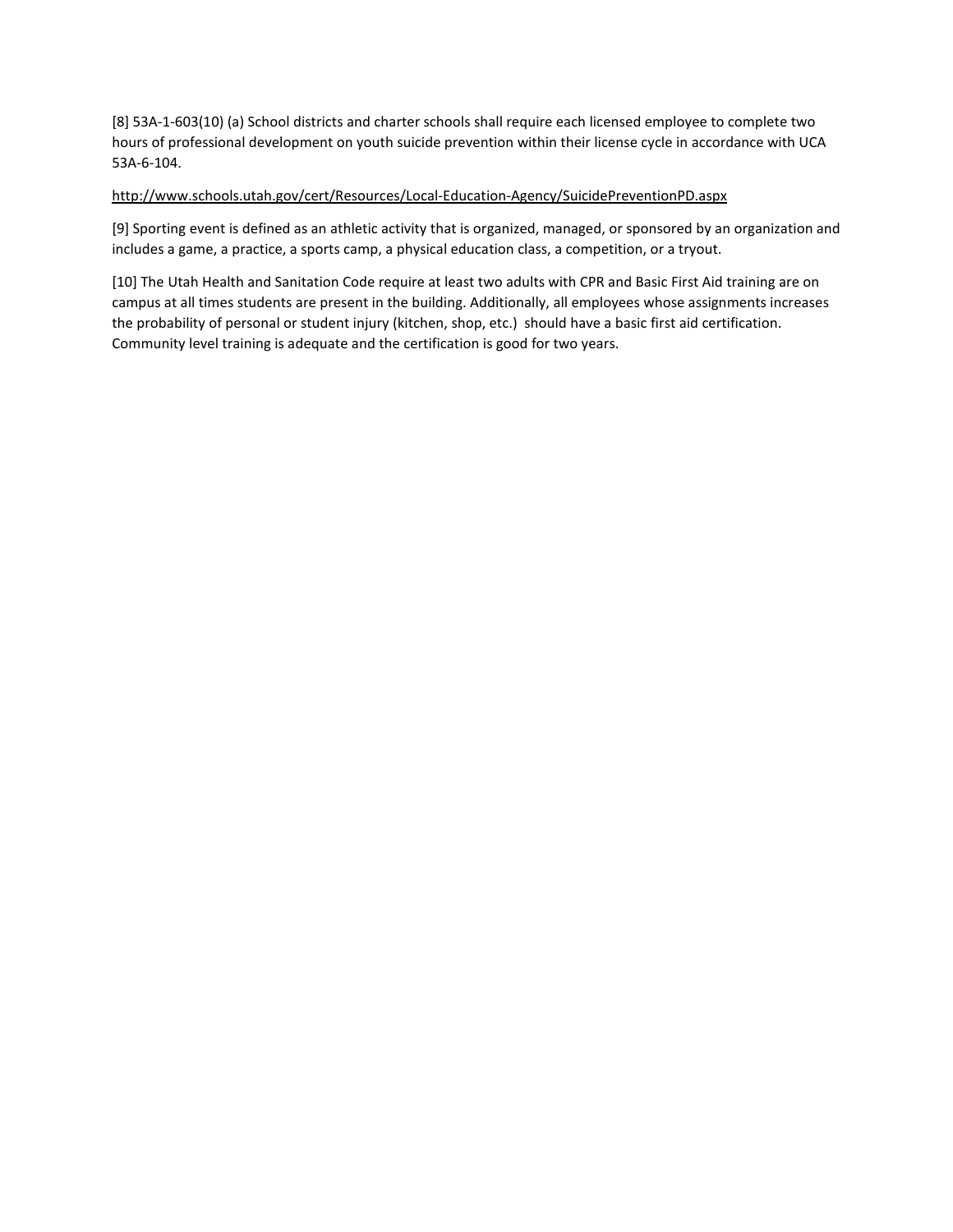## <span id="page-7-0"></span>Employee Welfare [10]

| <b>Training Topic</b>                                            | <b>Related Regulation</b>                                                                                                                                                                          | <b>Required Audience</b>                                                                                                                                                      | <b>Training Schedule</b>                                                                                                                                                           |
|------------------------------------------------------------------|----------------------------------------------------------------------------------------------------------------------------------------------------------------------------------------------------|-------------------------------------------------------------------------------------------------------------------------------------------------------------------------------|------------------------------------------------------------------------------------------------------------------------------------------------------------------------------------|
| Harassment [11]                                                  | 42 USC §2000e et<br>$\bullet$<br>seq.                                                                                                                                                              | All employees.                                                                                                                                                                | Required prior to the<br>start of employment<br>and annually<br>thereafter.                                                                                                        |
| Defensive Driving<br>[11][22]                                    | Required for<br>$\bullet$<br>schools covered<br>under State Risk<br>Management<br>Recommended for<br>all schools                                                                                   | All employees or<br>approved volunteers<br>who are asked to drive<br>or are entitled to seek<br>reimbursement for<br>miles driven in the<br>course or scope of<br>employment. | Required prior to<br>driving in the course or<br>scope of assignment<br>and every two years<br>thereafter.                                                                         |
| Americans with<br>Disabilities Act (ADA)                         | 42 USC §12101 et<br>$\bullet$<br>seq.                                                                                                                                                              | ADA coordinator.<br>Recommended for<br>employees who may be<br>called upon to<br>accommodate another<br>employee, student, or<br>parents with a<br>disability.                | When an employee is<br>designated as the ADA<br>coordinator and/or<br>acquires authority to<br>make accommodations<br>decisions and as<br>needed thereafter.                       |
| Employee<br><b>Nondiscrimination Act</b>                         | 42 USC §1981<br>$\bullet$<br>42 USC §2000e-2<br>$\bullet$<br>20 USC §1681<br>$\bullet$<br>42 USC §12112<br>$\bullet$<br>29 USC §621-634<br>$\bullet$<br>29 USC §794<br>$\bullet$<br>42 USC §2000ff | Compliance<br>coordinator and<br>recommended for each<br>employee with<br>authority over another<br>employee(s).                                                              | When an employee is<br>designated as the<br>compliance<br>coordinator and/or<br>when<br>an employee acquires<br>authority over another<br>employee(s) and as<br>needed thereafter. |
| Title IX of the Education<br>Amendments of 1972                  | 20 USC §1681 et<br>$\bullet$<br>seq.                                                                                                                                                               | Title IX coordinator.<br>Recommended for<br>school administrators.                                                                                                            | When an employee is<br>designated as the Title<br>IX coordinator and as<br>needed thereafter.                                                                                      |
| <b>Personal Protective</b><br>Gear and Blood Bourne<br>Pathogens | 29 CFR §1910.132<br>$\bullet$                                                                                                                                                                      | Any employee who has<br>risk of exposure to<br>blood or other body<br>fluids.                                                                                                 | Pre-service and annual<br>refresher.                                                                                                                                               |

[11[\] http://risk.utah.gov/risk-training.html](http://risk.utah.gov/risk-training.html)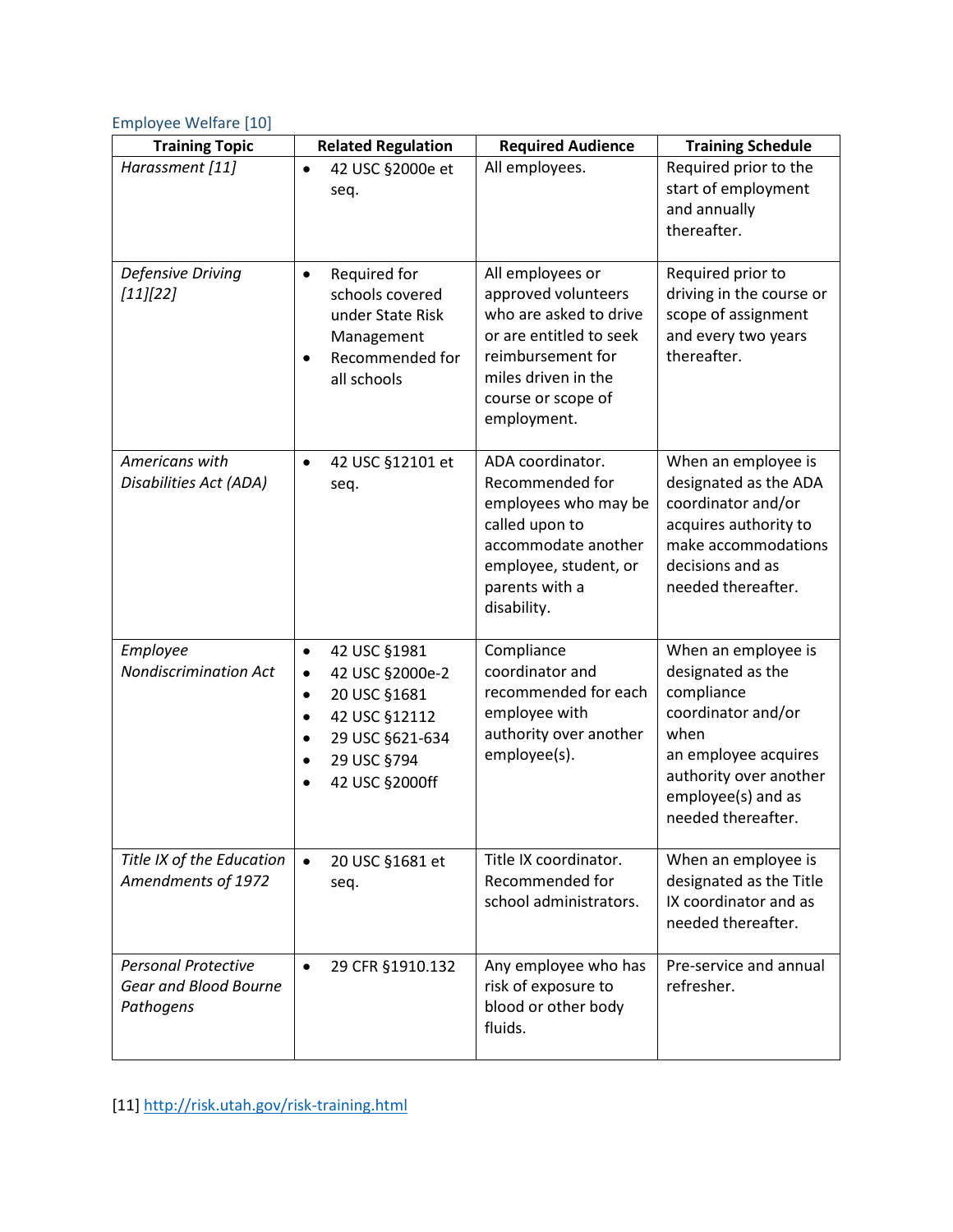#### <span id="page-8-0"></span>Emergency Management and Facilities [12]

| <b>Training Topic</b>                                                    | <b>Related Regulation</b>                                                                   | <b>Required Audience</b> | <b>Training Schedule</b>                                                                                         |
|--------------------------------------------------------------------------|---------------------------------------------------------------------------------------------|--------------------------|------------------------------------------------------------------------------------------------------------------|
| <b>School Facility</b><br><b>Emergency and Safety</b><br>(Safety Drills) | R277-400<br>$\bullet$<br><b>UCA 53A-3-402</b><br>$\bullet$<br>29 CFR § 1910.38<br>$\bullet$ | All staff and students.  | Annually for staff prior<br>to student arrival.<br>Student training<br>occurring as required<br>by statute. [13] |
| Hazardous<br>Communication<br>Standard                                   | 29 CFR §<br>1910.1200                                                                       | All employees.           | Upon initial<br>assignment, and when<br>new hazards are<br>introduced.                                           |
| Fire Hazards &<br>Prevention                                             | 29 CFR §1910.39<br>$\bullet$                                                                | All employees.           | Upon initial<br>employment and at<br>least annually<br>thereafter.                                               |
| Fire Extinguisher                                                        | 29 CFR §1910.157<br>$\bullet$<br>(g)                                                        | All employees.           | Upon initial<br>employment and at<br>least annually<br>thereafter. [14]                                          |

[12] If the school has a shop or other areas where there is an increased potential for injury or if the noise exceeds Utah OSHA standards of 85dBA for all workers for an 8-hour day than additional trainings and precautions are required. Federal OSHA does not cover public sector employees; however, Utah's state plan covers all employees public and private. There are multiple trainings and requirements for the facilities/building manager. If you are with State Risk Management, Mike Marshall will provide all trainings necessary to ensure a safe building. Contact Mike with any questions or to request training: [mcmarshall@utah.gov](mailto:mcmarshall@utah.gov)

Under the Asbestos Hazard Emergency Response Act (AHERA), LEAs must designate an asbestos coordinator who is trained in accordance with 40 C.F.R. §763.84(g)(2) to ensure legal requirements are met, such as the annual notification on the school's website. If the school building was constructed prior to October 1988 LEAs must identify asbestos-containing materials and implement an appropriate management plan in a timely manner. Schools must ensure that all custodial and maintained employees are trained as required by law. If the school was constructed after October 1988, LEAs must provide certification of no asbestos materials prior to occupancy.

[13] Each school shall designate an Emergency Preparedness/Emergency Response week prior to April 30 of each school year. Community, student, teacher awareness, or training, such as those outlined in R277-400-7 and 8, would be appropriate activities offered during the week. All schools shall have one fire drill in the first 10 days of the regular school year. Elementary schools (grades K-6) shall have at least one fire drill every other month throughout the school year. Secondary schools (grades 7-12) shall have at least one fire drill every two months throughout the school year. Schools that include both elementary and secondary grades in the school shall comply, at a minimum, with the elementary emergency drill requirements. When required by the local fire chief, the LEA shall notify the local fire department prior to each fire drill. When a fire alarm system is provided, an LEA shall initiate by activation of the fire alarm system.

[14] At a minimum you must provide employees with instructions on the general principles of fire extinguisher use and the hazards of incipient (early) stage fires, but no actual hands-on training is required.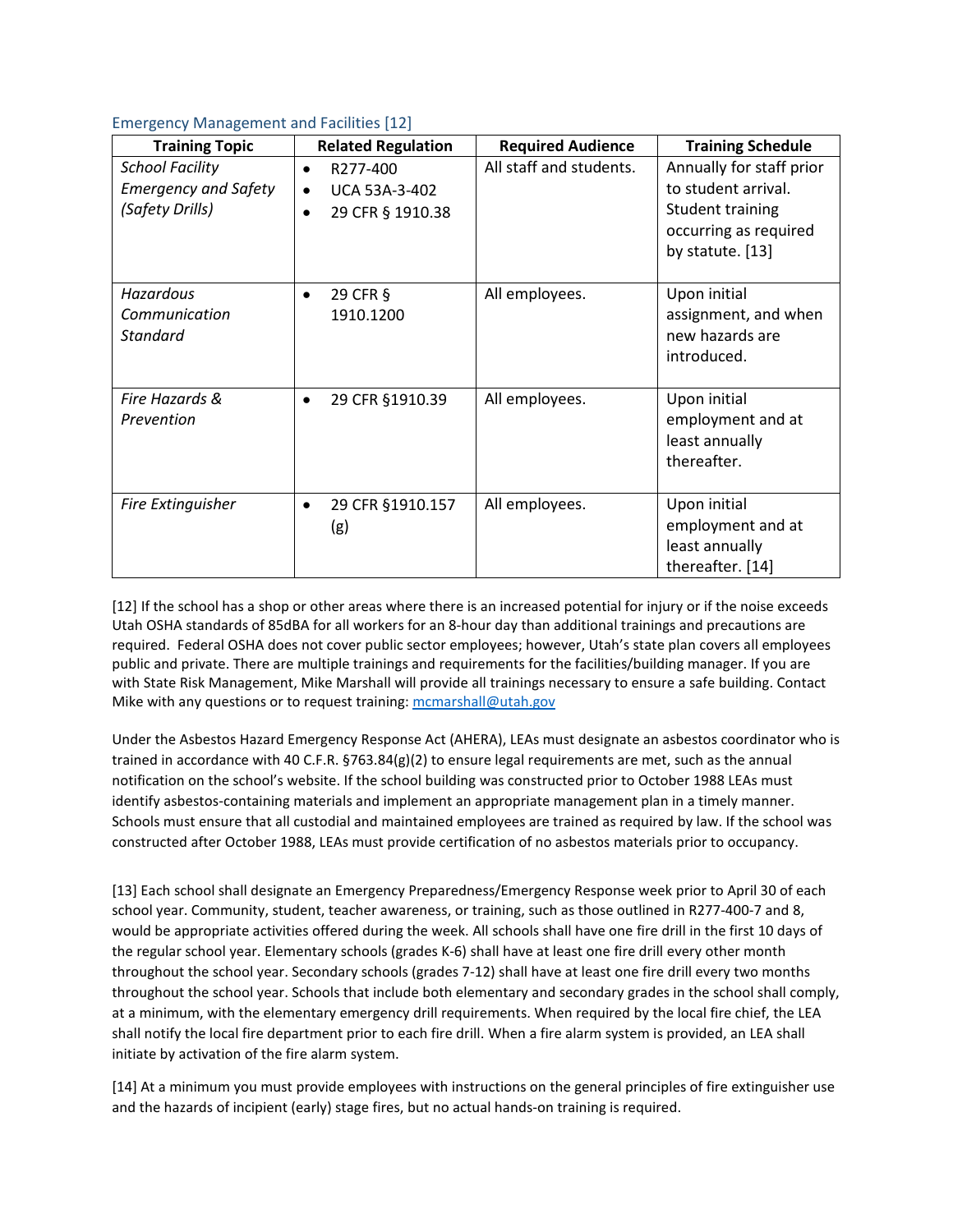#### <span id="page-9-0"></span>Records Management [15]

| <b>Training Topic</b>                                         | <b>Related Regulation</b>                          | <b>Required Audience</b>                                                                        | <b>Training Schedule</b> |
|---------------------------------------------------------------|----------------------------------------------------|-------------------------------------------------------------------------------------------------|--------------------------|
| <b>Student Records</b><br>(FERPA)                             | 20 USC §1232g<br>$\bullet$<br>34 CFR §300.623<br>٠ | All employees<br>collecting and using<br>personally identifiable<br>information of<br>students. | As needed.               |
| Government Records<br>Access and<br>Management Act<br>(GRAMA) | UCA 63A-12-110<br>$\bullet$<br><b>UCA 63G-2</b>    | <b>Records Officer</b>                                                                          | Annually. [16]           |
| Data Privacy and<br>Security                                  | R277-487                                           | All employees and<br>volunteers.                                                                | Recommended<br>annually. |

[15] In most cases, the *HIPAA* Privacy Rule does not apply to an elementary or secondary school because the school either: (1) is not a *HIPAA* covered entity or (2) is a *HIPAA* covered entity but maintains health information only on students in records that are by definition "education records" under *FERPA* and, therefore, is not subject to the *HIPAA* Privacy Rule.

[16] Effective January 1, 2013, "Each records officer of a governmental entity or political subdivision shall, on an annual basis, successfully complete online training and obtain certification from State Archives in accordance with [63A-12-110"](http://le.utah.gov/xcode/Title63A/Chapter12/63A-12-S110.html) (Utah Code § [63G-2-108\)](http://le.utah.gov/xcode/Title63G/Chapter2/63G-2-S108.html).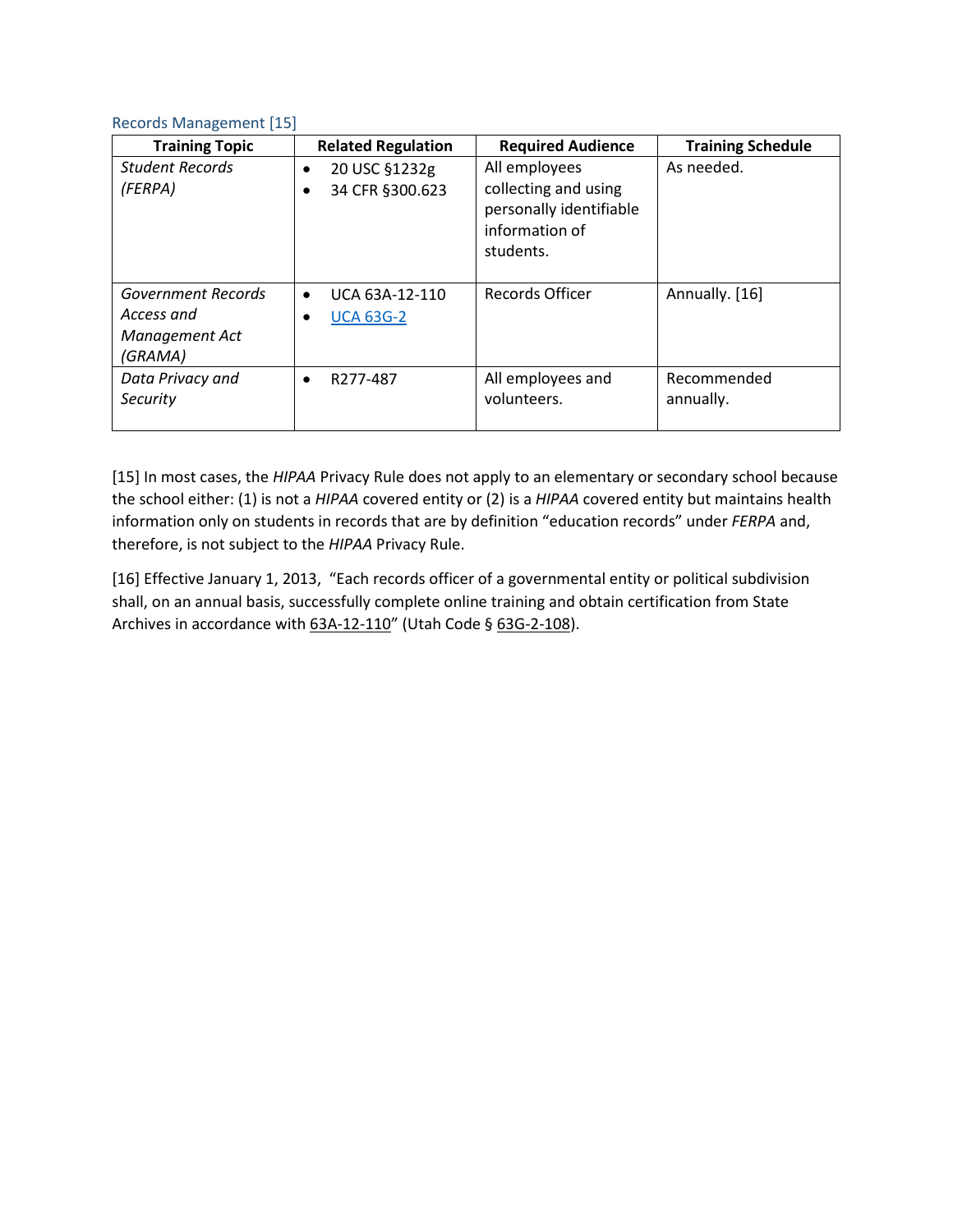## <span id="page-10-0"></span>Instructional Programs [17]

| <b>Training Topic</b>                                                                                            | <b>Related Regulation</b>                                                                                                                                                                                                                     | <b>Required Audience</b>                                                                                                                     | <b>Training Schedule</b>                                                  |
|------------------------------------------------------------------------------------------------------------------|-----------------------------------------------------------------------------------------------------------------------------------------------------------------------------------------------------------------------------------------------|----------------------------------------------------------------------------------------------------------------------------------------------|---------------------------------------------------------------------------|
| Title I (ESEA)                                                                                                   | 20 USC § 6301 et<br>$\bullet$<br>seq.                                                                                                                                                                                                         | All members of the<br>school required to<br>implement School<br>Improvement Plan<br>goals.                                                   | As outlined in the plan.                                                  |
| Assessment of Student<br>Achievement and<br><b>Utilization of</b><br>Assessment Results to<br>Inform Instruction | R277-404<br>$\bullet$<br>UCA 53A-1-603-<br>$\bullet$<br>53A-1-611<br><b>UCA 53A-15-</b><br>$\bullet$<br>1403(9)(b)                                                                                                                            | All administrators,<br>educators, and<br>paraprofessionals<br>responsible for<br>implementing and<br>administering the<br>assessment system. | Annually.                                                                 |
| <b>Electronic Devices</b>                                                                                        | R277-495<br>$\bullet$                                                                                                                                                                                                                         | Employees, parents,<br>and students.                                                                                                         | May be provided in<br>written form and<br>online. Reviewed<br>regularly.  |
| Patriotic, Civic, and<br><b>Character Education</b>                                                              | R277-475<br>$\bullet$                                                                                                                                                                                                                         | Students.                                                                                                                                    | Annually. [18]                                                            |
| <b>Human Sexuality</b>                                                                                           | R277-474-5<br>$\bullet$                                                                                                                                                                                                                       | Educators with<br>responsibility for any<br>aspect of human<br>sexuality instruction.                                                        | Upon initial<br>employment and every<br>three years thereafter.<br>$[19]$ |
| <b>Ethics and UPPAC</b><br>(requirements and<br>standards)                                                       | R277-107-6<br>$\bullet$<br>R277-404<br>$\bullet$<br>R277-210-216<br>$\bullet$<br>R277-515<br>$\bullet$<br>R277-516<br>$\bullet$<br>UCA 53A-1-603<br>$\bullet$<br>UCA 53A-15-1507<br>$\bullet$<br>UCA 53A-6-501<br>$\bullet$<br>UCA 53A-11-403 | All administrators,<br>educators, and<br>paraprofessionals.                                                                                  | Annually. [20]                                                            |

[17] There are many trainings and requirements specific to the running of a school and are the responsibility of the school leader. Pursuant to R277-108.5 the local school board is required to implement a training program for school administrators consistent with Section 53A-3-402(1)(f). There are additional trainings required when certain funds are received. Included in this table are the most commonly required trainings.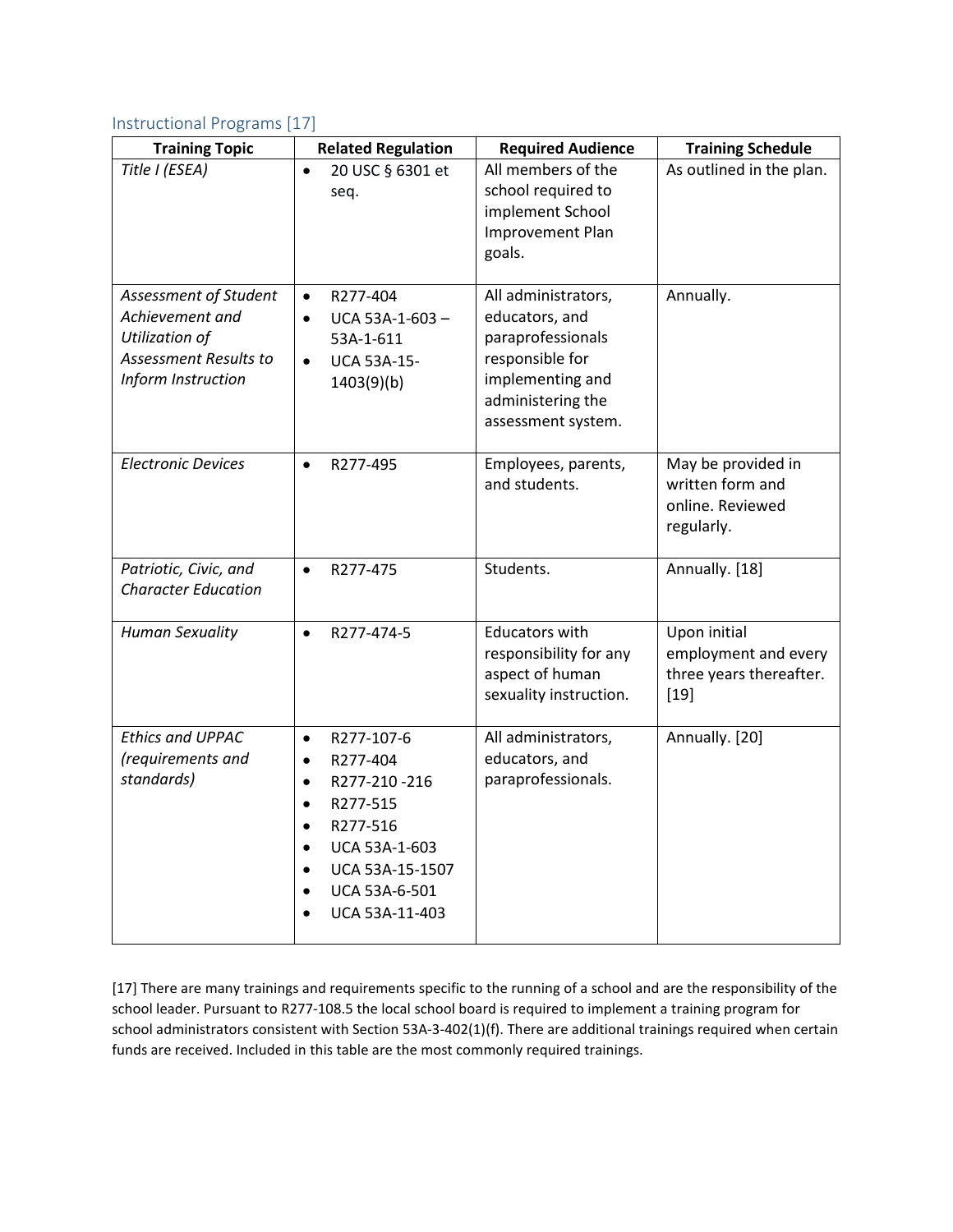[18] At least once a year students shall be instructed that participation in the Pledge of Allegiance is voluntary and not compulsory; it is acceptable for an individual to choose not to participate in the Pledge of Allegiance for religious or other reasons; and students should show respect for individuals who participate and individuals who choose not to participate. The instruction shall include the history of the flag, etiquette, customs pertaining to the display and use of the flag, and other patriotic exercises as provided by 4 U.S.C. Secs. 1 to 10 and as required by USC 53A-13-101.6.

[19] Initially the educator must attend the state-sponsored professional development outlining the human sexuality curriculum and the criteria for human sexuality instruction in any courses offered in the public education system.

[20] In addition to the recommended annual school based training, educators must complete the USBE Educator Ethics Review as part of the likening process. Beginning in the 2017-18 school year, every active licensed educator shall review the ethics rules and annually execute a form approved by the Superintendent verifying that the educator: (i) has read R277-515 and R277-516; and (ii) understands that the educator's conduct is governed by R277-515 and R277-516. (b) Failure to submit the form by September 30 may result in licensing discipline.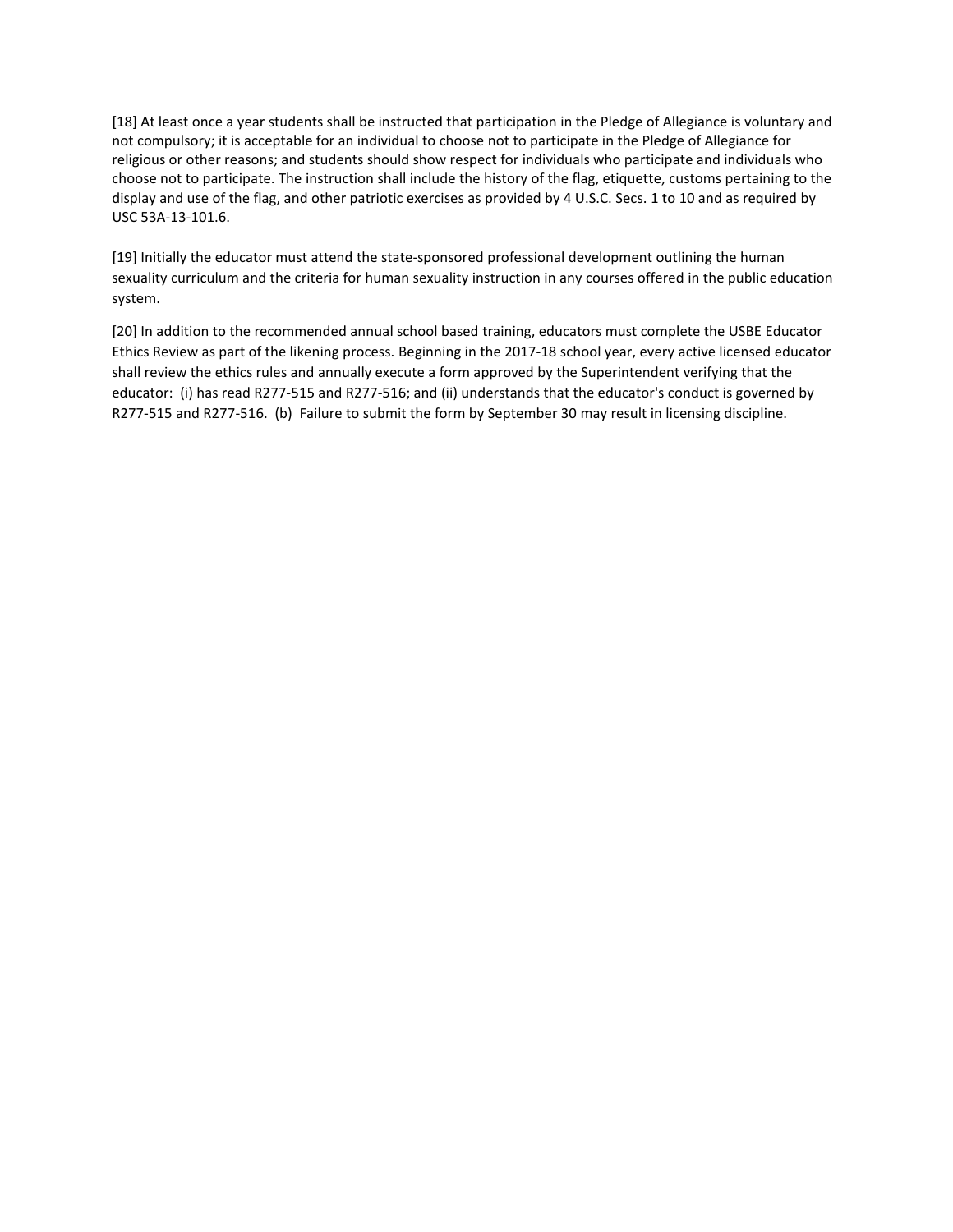## <span id="page-12-0"></span>Financial Matters

| <b>Training Topic</b>          | <b>Related Regulation</b>                                               | <b>Required Audience</b>                                                          | <b>Training Schedule</b>                                                                             |
|--------------------------------|-------------------------------------------------------------------------|-----------------------------------------------------------------------------------|------------------------------------------------------------------------------------------------------|
| Purchasing                     | Title 63G Chapter<br>$\bullet$<br>6а<br>53A-4-205<br>٠<br>R277-113<br>٠ | Recommended for all<br>employees with<br>purchasing and<br>acquisition authority. | When an employee<br>acquires purchasing<br>and acquisition<br>authority and as<br>needed thereafter. |
| <b>School Finance Policies</b> | R277-113<br>$\bullet$                                                   | All employees.                                                                    | Annually. [21]                                                                                       |
| <b>Charter School Finance</b>  | R277-481-6<br>$\bullet$                                                 | <b>Business Managers</b>                                                          | As scheduled. Typically<br>twice a year.                                                             |

[21] An LEA shall review the LEA's fiscal policies annually and develop a plan for annual training of school employees on policies enacted by the LEA specific to job function. LEA policies shall be available at each LEA main office, at individual schools, and on the LEA's website. LEA fiscal policies and training may have different components, specificity, and levels of complexity for public elementary and secondary schools.